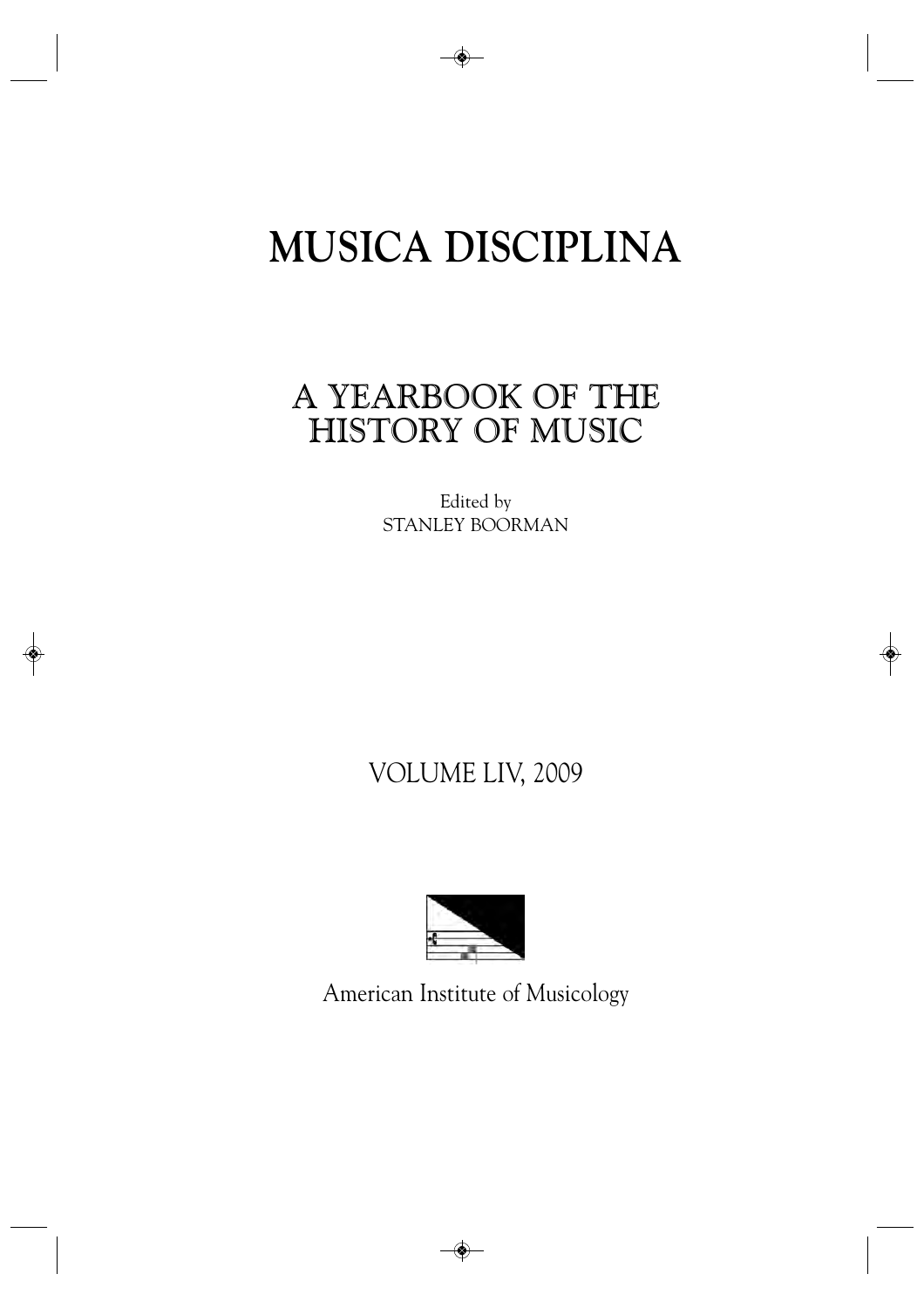## **MUSICA DISCIPLINA**

A YEARBOOK OF THE HISTORY OF MUSIC

VOLUME LIV, 2009

### Edited by STANLEY BOORMAN

#### **Editorial Board**

| Tim Carter        | University of North Carolina at Chapel Hill, USA |
|-------------------|--------------------------------------------------|
| Anthony Cummings  | Lafayette College, USA                           |
| Mark Everist      | University of Southampton, GB                    |
| Dinko Fabris      | Conservatorio di Bari, Italy                     |
| Barbara Haggh     | University of Maryland, USA                      |
| David Hilev       | Universität Regensburg, Germany                  |
| Karl Kuegle       | Universiteit Utrecht, Netherlands                |
| Birgit Lodes      | Universität Wien, Austria                        |
| Laurenz Luetteken | Universität Zurich, Switzerland                  |
| Anne MacNeil      | University of North Carolina at Chapel Hill, USA |
| Anne Smith        | Schola Cantorum Basiliensis, Switzerland         |
| Anne Stone        | CUNY, USA                                        |

#### **AMERICAN INSTITUTE OF MUSICOLOGY**

The American Institute of Musicology publishes seven series of critical editions, scholarly studies, reference works, and this journal, all dedicated to the study of the music and culture of the Medieval, Renaissance, and early Baroque eras. The publications of the Institute are used by scholars and performers alike and constitute a major core collection of early music, theoretical writings on music, and the scholarly analysis of that music and its sources.

For information on establishing a standing order or subscription to this journal or any of our series, or for editorial guidelines on submitting proposals, please contact:

American Institute of Musicology 800 736-0070 (U.S. book orders) / 608 836-9000 (phone) / 608 831-8200 (fax) http://www.corpusmusicae.com orders@corpusmusicae.com / info@corpusmusicae.com

©2010 by the American Institute of Musicology, Verlag Corpusmusicae, GmbH. All rights reserved. No part of this journal may be reproduced or transmitted in any form by any electronic or mechanical means (including photocopying, recording, or information storage and retrieval) without permission in writing from the publisher. Offprints of individual articles are available upon request.

ISSN 0077–2461 v. 54

Printed in the United States of America.  $\circledcirc$  The paper used in this publication meets the minimum requirements of the American National Standard for Information Sciences Permanence of Paper for Printed Library Materials, ANSI Z39.48-1992.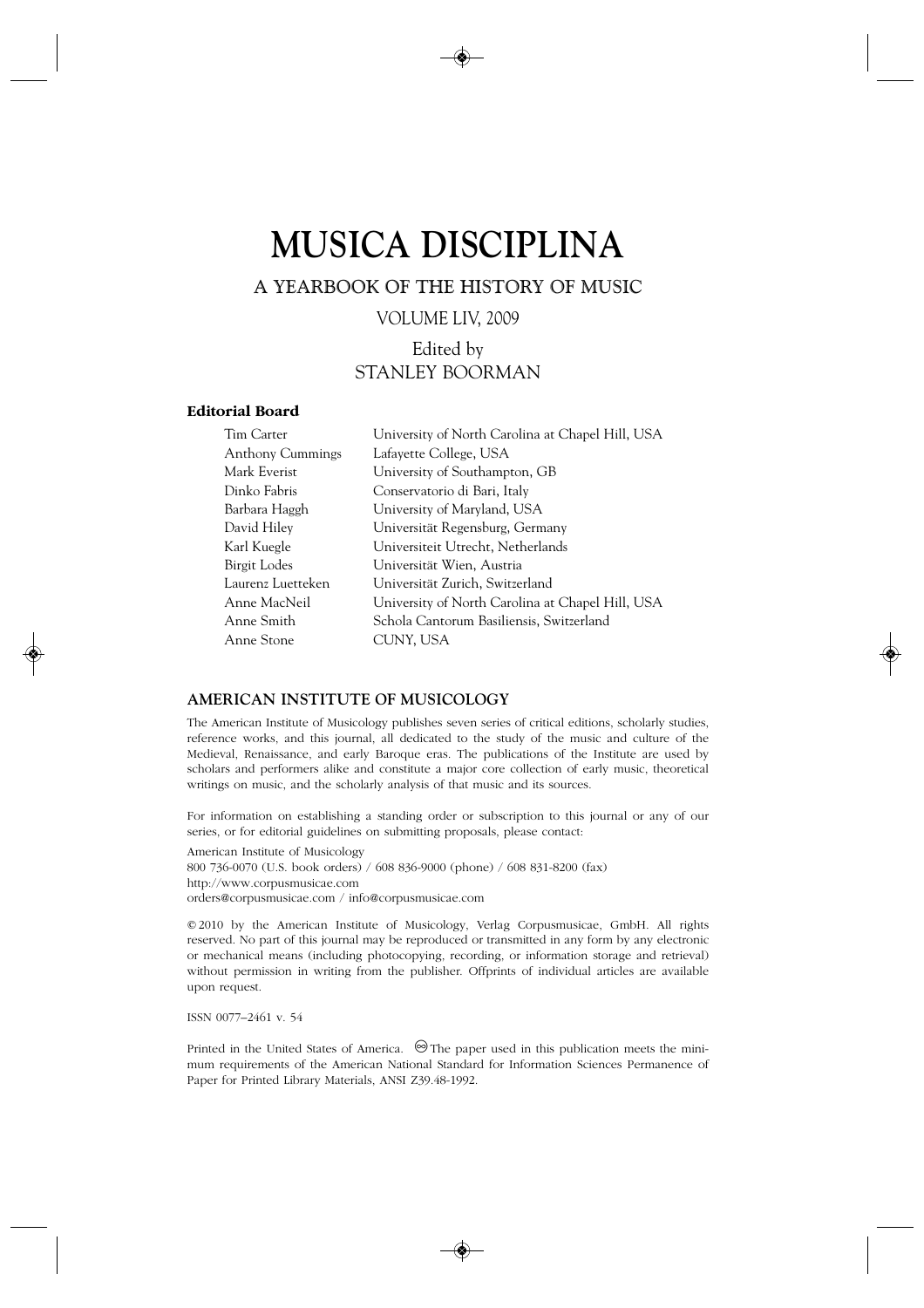## **TABLE OF CONTENTS**

| Irmgard Lerch, Mensuralnotation zwischen Ars Antiqua und                                                                     |  |
|------------------------------------------------------------------------------------------------------------------------------|--|
| Michael Scott Cuthbert, Tipping the Iceberg: Missing Italian                                                                 |  |
| Michael Phelps, Du Fay's Hymn Cycle and Papal Liturgy during                                                                 |  |
| Franco Rocco Rossi, Non solo Josquin: Patronage ed interessi                                                                 |  |
| Agnese Pavanello, Il Ciclo di Mottetti "In Honorem Sancti<br>Spiritus" di Gaspar van Weerbeke: Un'Ipotesi sulla Origine  147 |  |
|                                                                                                                              |  |

|--|--|--|--|--|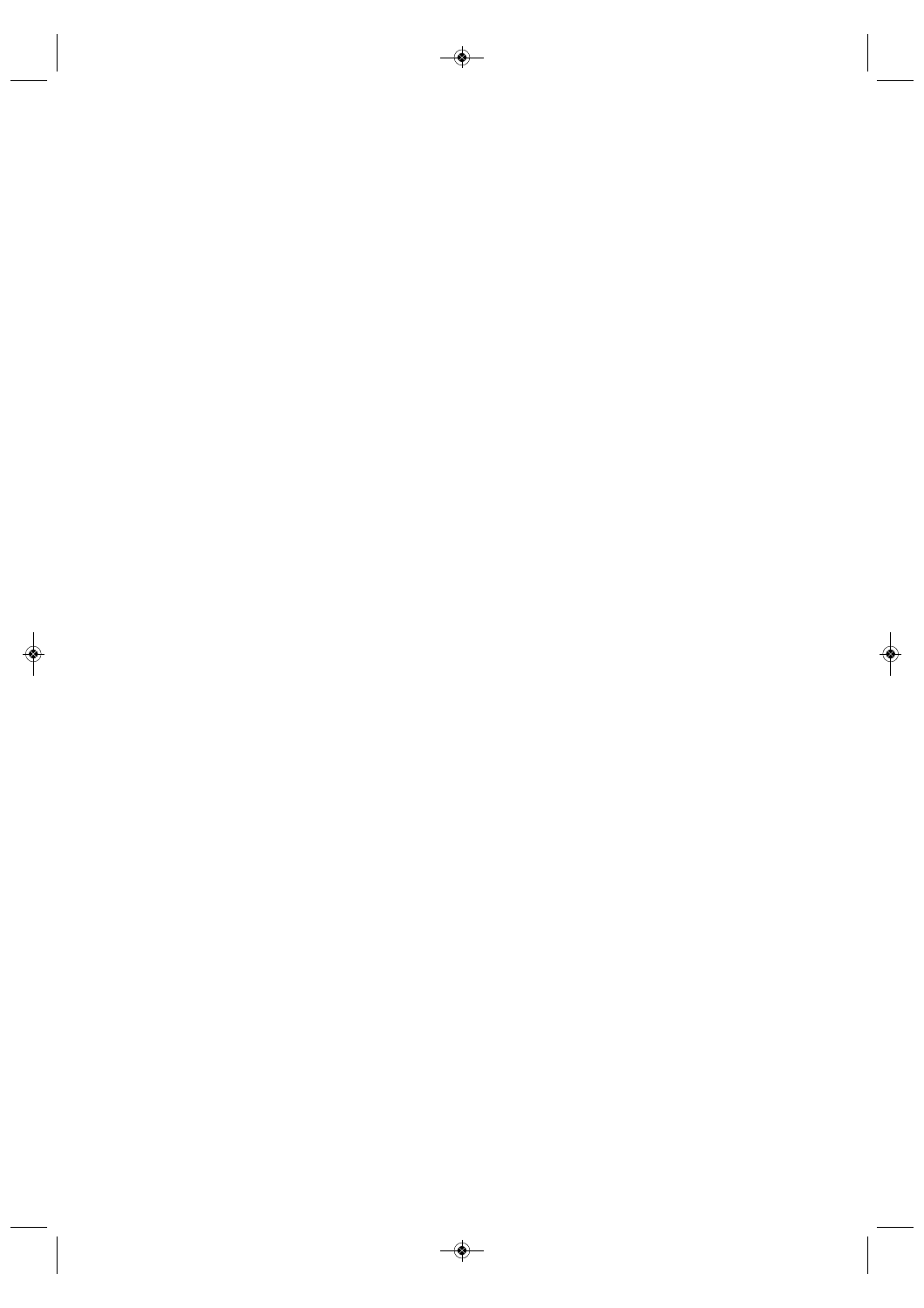### **MENSURALNOTATION ZWISCHEN ARS ANTIQUA UND ARS NOVA**

#### IRMGARD LERCH

In mehreren französischen Quellen mit Mensuralnotation findet man eine Notationsweise, die gewöhnlich auf Petrus de Cruce zurückgeführt wird, mit Tempus-Gruppen, die durch Punkte voneinander getrennt sind, häufig mit mehr als drei Semibreves pro Brevis ohne weitere Kennzeichnung ihrer Dauer. Das Repertoire, in dem sie verwendet wird, reicht von den letzten Jahrzehnten des 13. Jahrhunderts bis in die Zeit von Guillaume de Machaut. Die wichtigsten Quellen mit dieser Notation sind:

Ms. Montpellier (F-MO 196), 7. und 8. Faszikel;

der Kodex Turin, B. reale vari 42 (I-TU 42) mit zahlreichen Konkordanzen mit MO;

Ms. des *Roman de Fauvel* (F-Pn 146), mit einigen Konkordanzen in F-Pn 571 und dem Corpus der Cambraier Fragmente (F-CA 1328(n));

ausserdem findet sie Verwendung in zahlreichen kleineren, hauptsächlich englischen Manuskripten bis nach der Mitte des 14. Jahrhunderts.1

Es handelt sich also um eine sehr grosse Zeitspanne, in der sie vorkommt, einerseits parallel mit der selteneren Form der franconischen Notation ohne Punkte, die nur bis drei Semibreves pro Tempus zulässt, andererseits Seite an Seite mit der vollentwickelten französischen Notation der Ars Nova, die die Semibrevis minima durch einen Hals nach oben kennzeichnet.

Es ist zu fragen, ob es sich bei diesem Notationstyp, wie zu vermuten wäre, tatsächlich um ein Übergangsstadium zwischen der franconischen und der Ars-Nova-Notation handelt, sowie, ob er selbst einheitlich ist, oder ob es verschiedene Interpretationsweisen dafür gibt (selbstverständlich in Bezug auf den Rhythmus, das zentrale Problem der spätmittelalterlichen Notation), und, wenn ja, wovon sie abhängen und in welchen Fällen sie anzuwenden sind, und schliesslich, ob die später so genannten 4 prolacions

*Musica Disciplina* 54, 2009.

Dieser Aufsatz ist eine überarbeitete Version meines gleichnamigen Vortrags vom 18. Kongress der Internationalen Gesellschaft für Musikwissenschaft "Passagen", Zürich, 10.–15.7.2007.

<sup>1.</sup> Patrick, "Definition".

<sup>©2010</sup> American Institute of Musicology, Verlag Corpusmusicae GmbH. All rights reserved. 0077-2461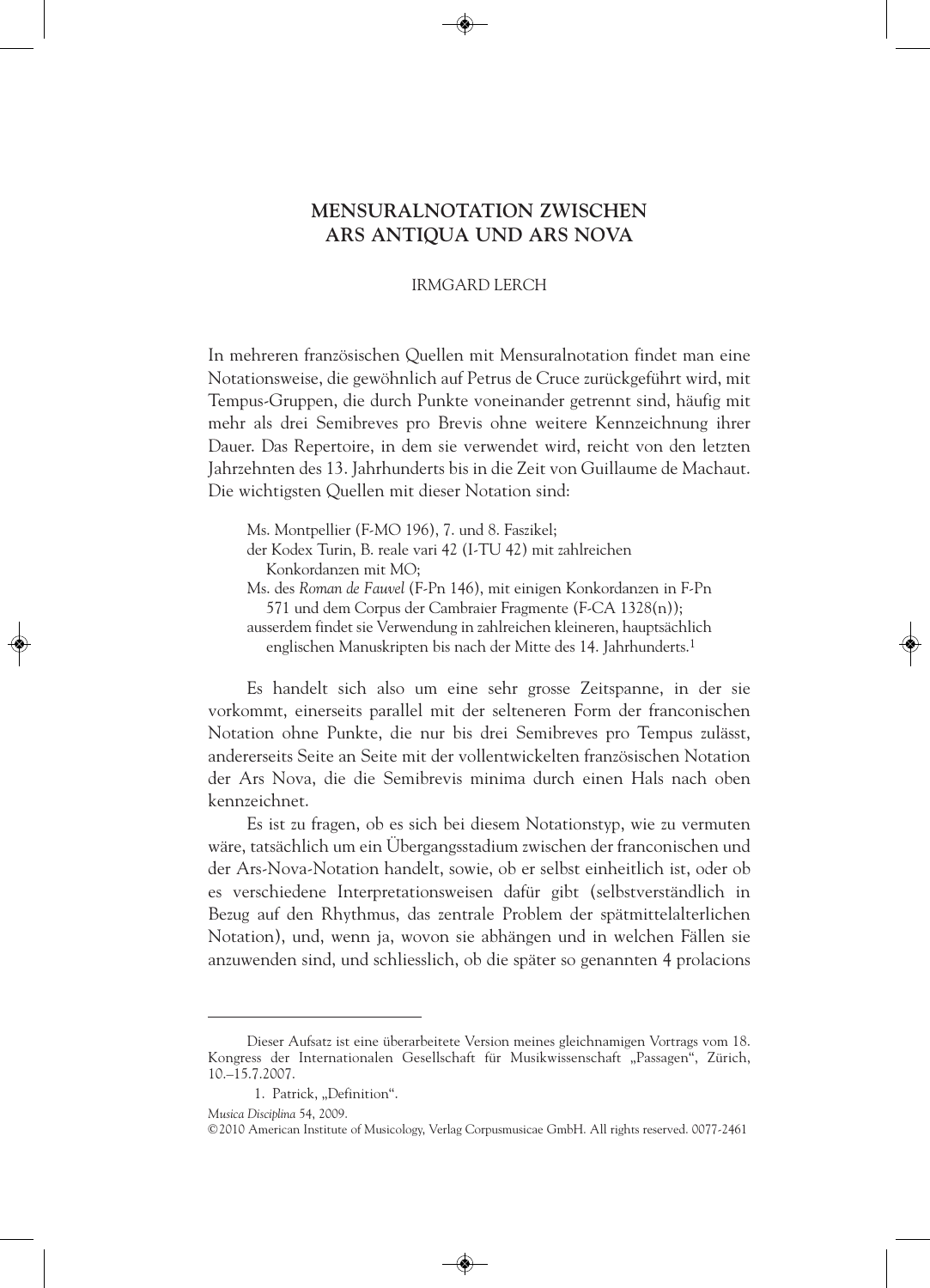## **TIPPING THE ICEBERG: MISSING ITALIAN POLYPHONY FROM THE AGE OF SCHISM**

#### MICHAEL SCOTT CUTHBERT

Describing a collection of music is impossible without understanding its extent. It takes seeing the repertory as a whole to distill its salient features, its internal subdivisions, and, above all, the distinctive exceptions that invigorate music and inspire composers. But we doubt our ability to get a handle on a repertory when it is distant or largely incomplete. In these cases our perspective is obscured, our understanding partial. Our conclusions are subject to revision. They are, in short, inconclusive.

We would be more assured about our work if we were convinced that we lacked only a little from the repertory being studied. But Medieval and Renaissance musicology is particularly stymied by its anxiety over how much material has been lost. We are warned repeatedly that we possess only the tip of the iceberg and therefore are incapable of seeing the reality of the past.1

*Musica Disciplina* 54, 2009.

©2010 American Institute of Musicology, Verlag Corpusmusicae GmbH. All rights reserved. 0077-2461

I wish to acknowledge most particularly Lisa Friedland (Department of Computer Science, University of Massachusetts, Amherst) for conversations and advice which resulted in many of the mathematical models used in this paper, David Tabak (National Economic Research Associates) for first noting the similarities to animal population sampling methods, and, for discussions on specific statistical techniques used in this project, Shahar Boneh (Department of Mathematical and Computer Sciences, Metropolitan State College of Denver) and William Bossert (Department of Biophysics, Harvard University). On the humanities side, I am grateful for conversations with and comments from Albert Ascoli, Margaret Bent, Sean Gallagher, Oliver Huck, Thomas Forrest Kelly, John Nádas, and Agostino Ziino. Earlier versions of this paper were read in 2005 at Kalamazoo and Tours.

<sup>1.</sup> The specific metaphor of "the tip of the iceberg" for surviving music appears, *inter alios,* in Godwin, "'Main Divers Acors'," 159, regarding the surviving music of the repertory discussed in this paper; Dean, "Evolution of a Canon," 151, referring to surviving music sung at the papal chapel; Flack, Letter, 169, with respect to surviving round canons (replying to a suggestion about unwritten repertories made by Ernest H. Sanders, similar in spirit if not in vocabulary); Stevens, "Musique d'orgue," 141, regarding the proportion of surviving music from pre-Reformation England; Robertson, "Benedicamus Domino," 14, as a rhetorical question about the size of the unwritten tradition; Litterick, "Italian instrumental ensemble music," 129, referring to the relative numbers of notated vs. unwritten texts; Pirrotta, "Oral and Written Traditions," 72, describing the relationship between written and unwritten music (his statement has been quoted in Petrobelli, "Pirrotta," *xiv,* and Treitler, *Voice and Pen,* 11); Zazlaw, "Review," 43, comparing known to unknown composers. I believe, but cannot prove, that this list represents less than the tip of the iceberg of the total number of iceberg metaphors used to describe lost Medieval and Renaissance music.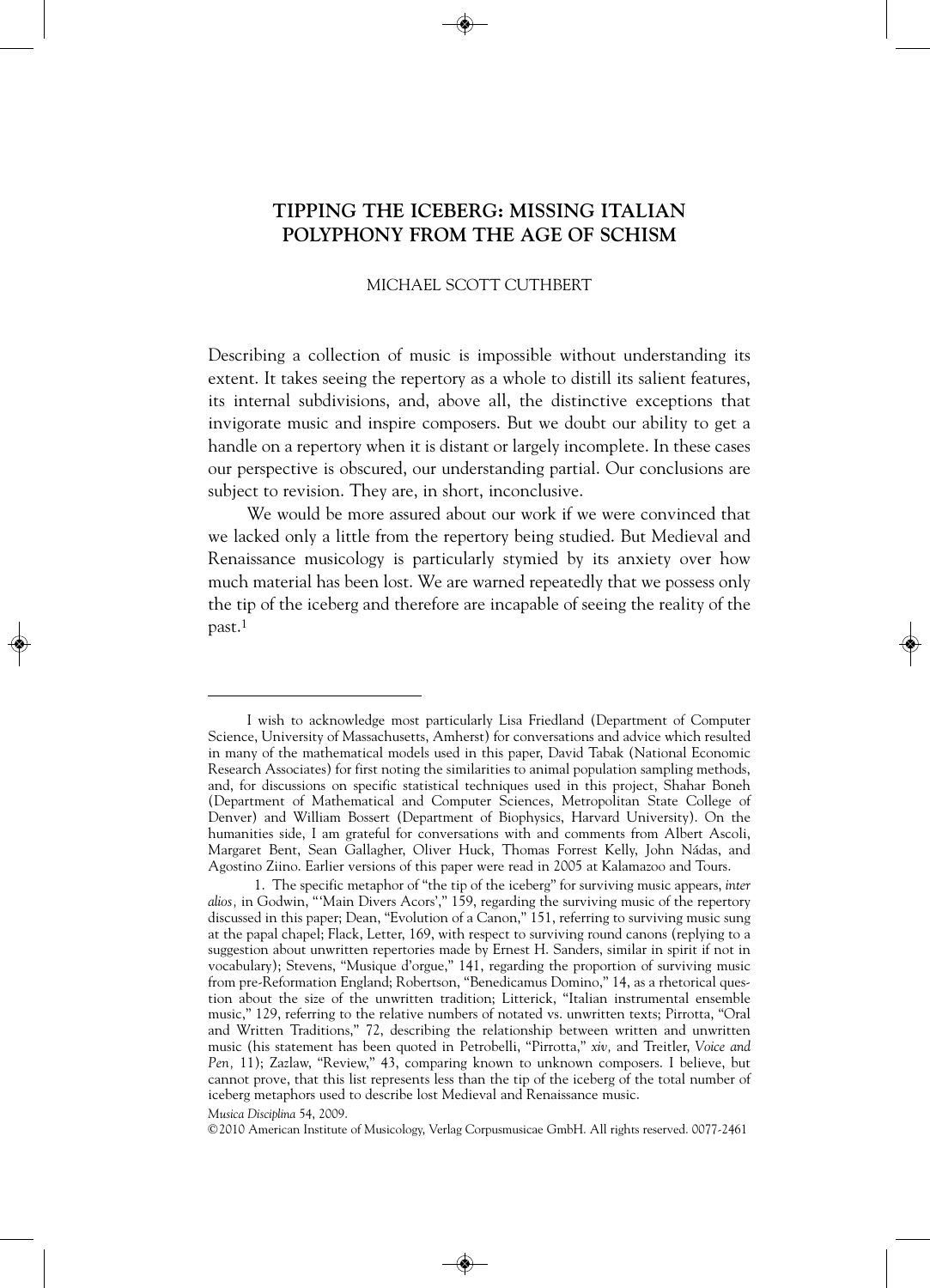## **DU FAY'S HYMN CYCLE AND PAPAL LITURGY DURING THE PONTIFICATE OF EUGENE IV**

#### MICHAEL K. PHELPS

The primary purpose of this study is to shed light on the solemn celebrations of the Roman curia during the first half of the fifteenth century, specifically during the pontificate of Pope Eugene IV (r. 1431–47). A further aim is to relate Du Fay's well-known cycle of hymns as they appear in the manuscript Modena, Biblioteca Estense Universitaria, ∝.X.1.11 (hereafter *ModB*)1 to the celebration of Papal Vespers. Finally, I shall show that, in several instances, Du Fay's settings of two versions of the same hymn text (one fully composed for three voices and another *a fauxbourdon*) were composed for use during certain seasons of the year when feasts of three to nine lessons of greater and lesser rank were celebrated by the Papal chapel.

Papal manuscripts show considerable change and much flexibility in papal liturgy in the years following the Great Schism and until Pope Eugene's return to Rome, after nearly a decade of exile, in 1443. The rubrics found in these manuals provide evidence of a liturgical practice that changed and adapted to the needs of a papacy in transition. So it should not be surprising that instructions for any number of feast days, over time, may appear contradictory when placed side by side. Different circumstances required different solutions and the papal rite would only begin to be codified during the reign of Eugene's successor Nicholas V (r. 1447–55), the first pope in more than a century to spend his entire pontificate in Rome.

Over the last few decades several modern editions, taking different points of departure, have illuminated papal practice from the time of the papacy's removal to Avignon in the early fourteenth century until its final re-establishment at Rome under Nicholas V.2 The appendix to this article, based on published and unpublished collections of papal manuals, presents a collection of rubrics for solemn papal celebrations. These give instructions

<sup>1.</sup> I believe that *ModB* was prepared in Florence by a scribe, perhaps the composer Benoit, for the use of singers in the chapel of Pope Eugene IV, who was then resident in Florence. I have discussed the issue at length in my doctoral dissertation, Phelps, "Repertory," and a study of the relevant material, currently in preparation.

<sup>2.</sup> See the two editions by Dykmans, *Le Pontifical romain* and *Le Cérémonial,* and Schimmelpfennig, *Die Zeremonienbücher.*

*Musica Disciplina* 54, 2009.

<sup>©2010</sup> American Institute of Musicology, Verlag Corpusmusicae GmbH. All rights reserved. 0077-2461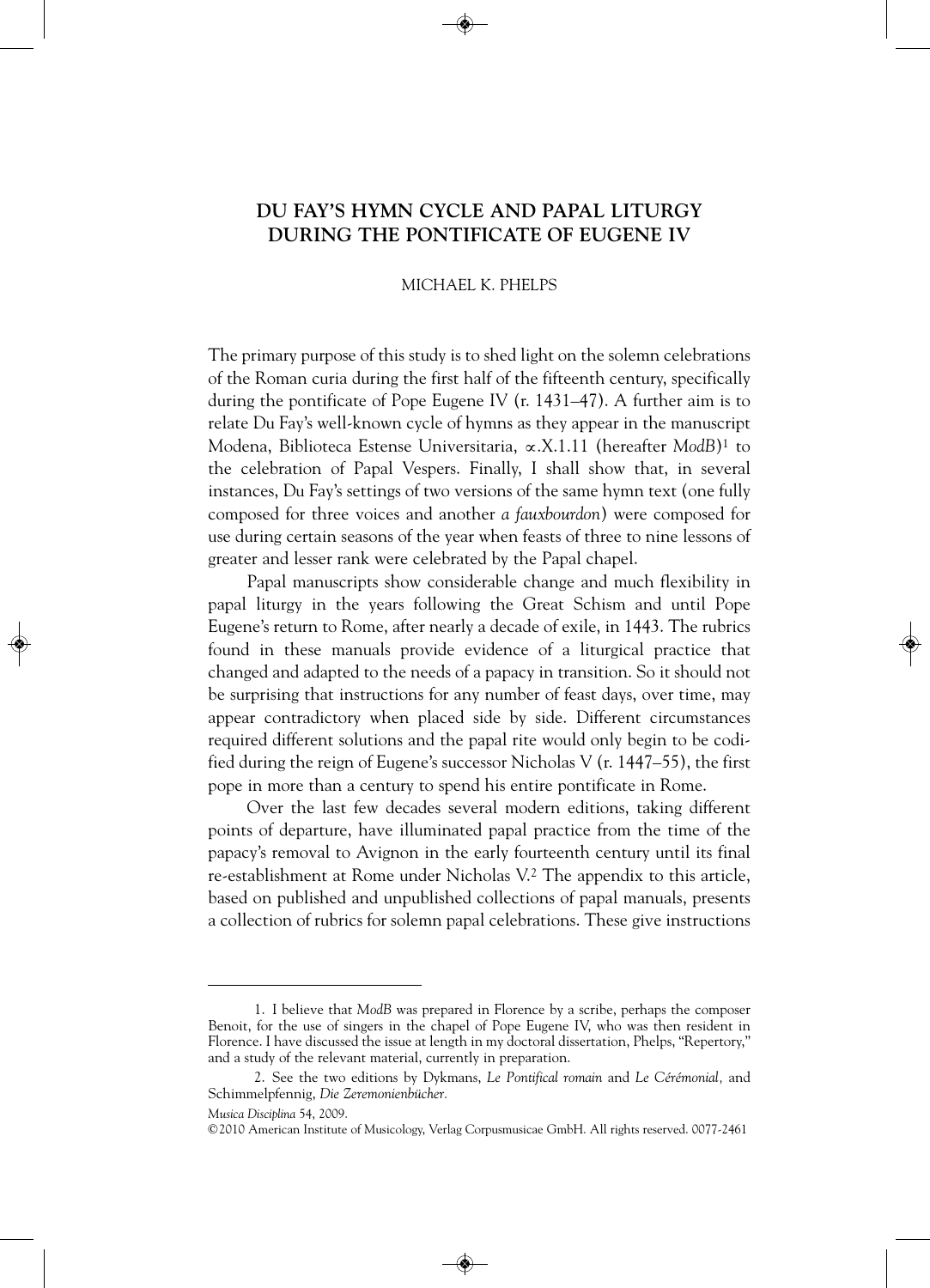### **NON SOLO JOSQUIN:** *PATRONAGE* **ED INTERESSI MUSICALI DI ASCANIO MARIA SFORZA**

#### FRANCESCO ROCCO ROSSI

[Serafino] alli servizi de Ascanio Cardinale Sforza fu ammesso, con el quale per tre anni con grandissimo sdegno e fastidio ebbe perseveranza; imperocché, essendo le nature diverse, averie voluto il Cardinale como la più parte deli principi e non ingiustamente che Serafino alli costumi suoi se fusse conformato, e la virtù che mai volontiera po patire subiezione, non lo tollerava. Così tuttavia il Signore con imperio e il servo con pigra disposizione erano alle mani. Ma tra molte male conformatati una tutte le altre superava; questa era la caccia, alla quale essendovi il Cardinale tanto dedito che ogni altra cura interlasciava.1

Con queste parole, Vincenzo Calmeta2 nella *Vita del facondo poeta vulgare Serafino Aquilano* ha consegnato all'aneddotica musicologica un'immagine di Ascanio Maria Sforza quale patrono musicale avaro, interessato quasi esclusivamente alla caccia ed indifferente alla musica e alle esigenze dei cantori al proprio servizio.3 Un ritratto impietoso che, tra l'altro, troverebbe conferma nei mordaci versi di Serafino Aquilano4—poeta-musicoimprovvisatore alla corte di Ascanio in un periodo (forse) compreso tra il 1484 ed il 14905—che in un celebre sonetto ne stigmatizzò l'avarizia e l'insensibilità nei confronti di Josquin des Prez, anch'egli all'epoca nell'*entourage* dello Sforza:

Iusquin, non dir che'l ciel sia crudo et empio ché te adornò de sì sublime ingegno, e se alcun veste ben, lassa lo sdegno, che di ciò gaude alcun buffone o scempio.6

<sup>1.</sup> Calmeta, "Vita," 61.

<sup>2.</sup> Vincenzo Calmata fu biografo di Serafino Aquilano.

<sup>3. &</sup>quot;It is the common belief that Cardinal Ascanio Sforza was a niggardly patron" (Lowinsky, "Ascanio," 42).

<sup>4. &</sup>quot;Serafino's patron Cardinal Ascanio Sforza is presented as the worst kind of patron, a man passionately devoted to hunting with little interest in either music or literature" (Kolsky, "The Courtier," 162).

<sup>5.</sup> Cfr. Merkley e Merkley, *Music,* 449.

<sup>6.</sup> Aquilano, *Sonetti,* 141.

*Musica Disciplina* 54, 2009.

<sup>©2010</sup> American Institute of Musicology, Verlag Corpusmusicae GmbH. All rights reserved. 0077-2461